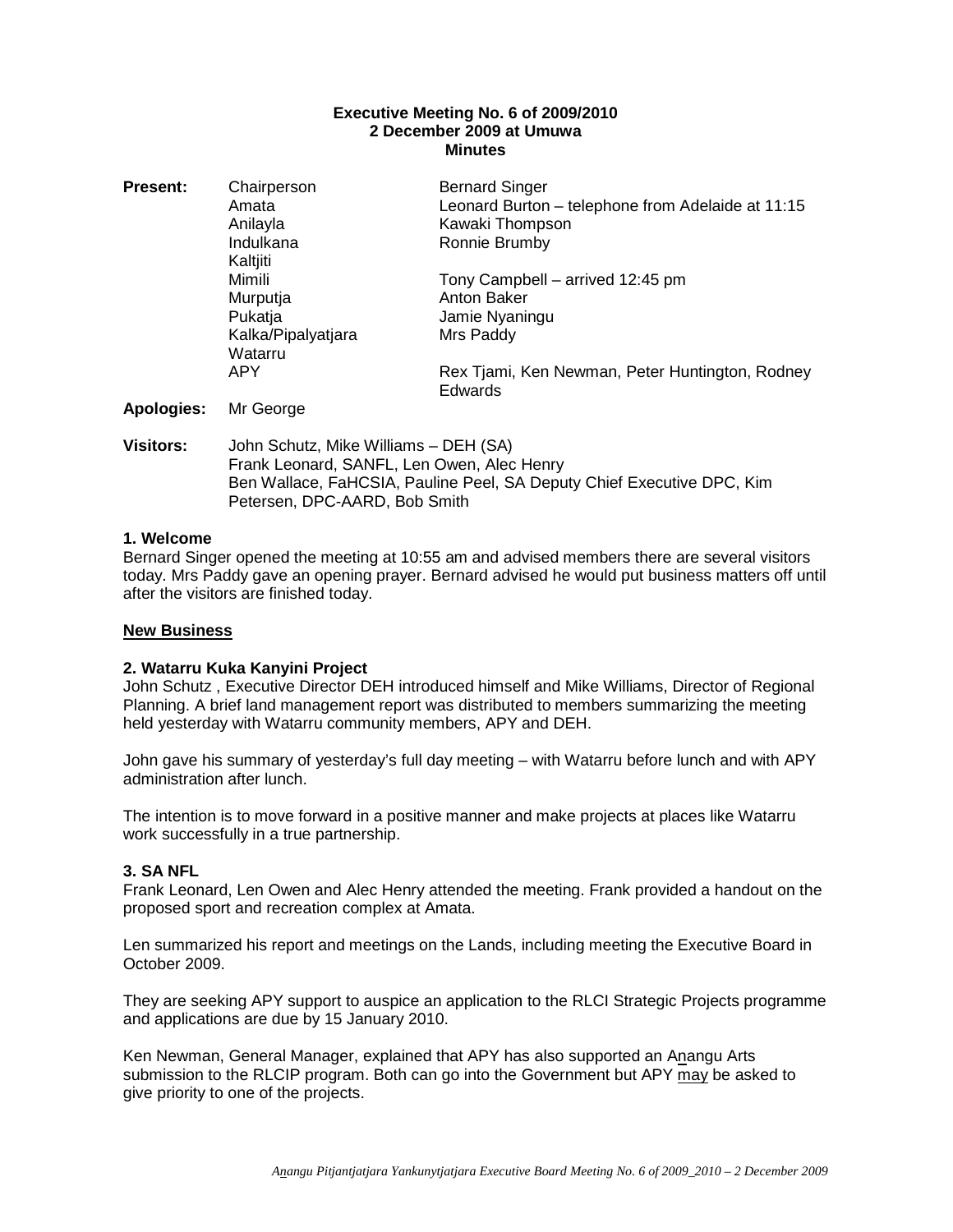Alec Henry advised the Commonwealth also has another pool of funds that may be used for projects like this and they will pursue, if APY supports the proposal

After the visitors departed, the Executive Board considered the matter and made the following resolution.

### **Resolution**

The APY Executive Board supports the proposed sport and recreational complex at Amata and agrees to auspice the project on its behalf.

> Moved: Ronnie Brumby Second: Leonard Burton Carried: All

### **4. Camel Policy**

Rodney Edwards gave a briefing on the camels and concerns out west. He told the Executive Board about the NT Government plants to shoot camels at Docker River and leave to waste. In the past, the Government has only offered support to APY if they can do aerial shooting.

APYLM wants money to provide on-going support for Anangu to develop a camel management plan that can be in place throughout the year, not just the summer months. APYLM wants to develop off-point watering on the south side of Pipalyatjara and then muster and move the camels out of the community. There are problems that abattoirs can only deal with about 200 camels a week, not enough to make a big difference.

Bernard Singer said Anangu are against aerial shooting and there should be employment opportunities. Anangu should get out and help with this problem.

After extensive discussion, the Executive Board confirmed the policy of not culling to waste. However, it is recommended there be an urgent meeting of Anangu who are involved with camels ie. Fregon, Amata and Watarru to try and work out an emergency short term solution ie. Move to some empty paddocks. Bungala should be invited to take part in the meeting

### **Action: APYLM to arrange a meeting with relevant Anangu stakeholders and Bungala**

### **5. FaHCSIA and DPC**

The Board were provided with a copy of a letter from Ben Wallace, State Manager FaHCSIA requesting leases on fixed assets on the lands that the Commonwealth government says they have an interest.

Ben Wallace and Adrienne Gillam attended the meeting from FaHCSIA. Pauline Peel, Kim Petersen and Bob Smith attended from DPC-AARD. Bernard Singer introduced all the Executive Board members and employees.

Pauline Peel introduced herself. She is from Queensland and is new in her role but plans to be around for a few years. She is the State Coordinator, working with Brian Gleeson, the Coordinator General. She said she is happy to listen and learn from people here. She will be working on the remote service delivery on the Lands.

Bernard Singer asked Pauline about the Family Responsibilities Commission in Queensland and she provided an overview for Board members. It operates in four communities where leaders work through their issues. There are six Commissioners, nominated from the communities, and they are remunerated for their work. Three are required to make a decision or referrals. Sometimes, they decided on income management, but it is voluntary – unlike the Northern Territory. Pauline said that people are very happy with it but there are also other aspects such as economic development, housing, extra support people in schools. The Commission is established under Queensland legislation. In Queensland they have government business managers but they are called government coordinators.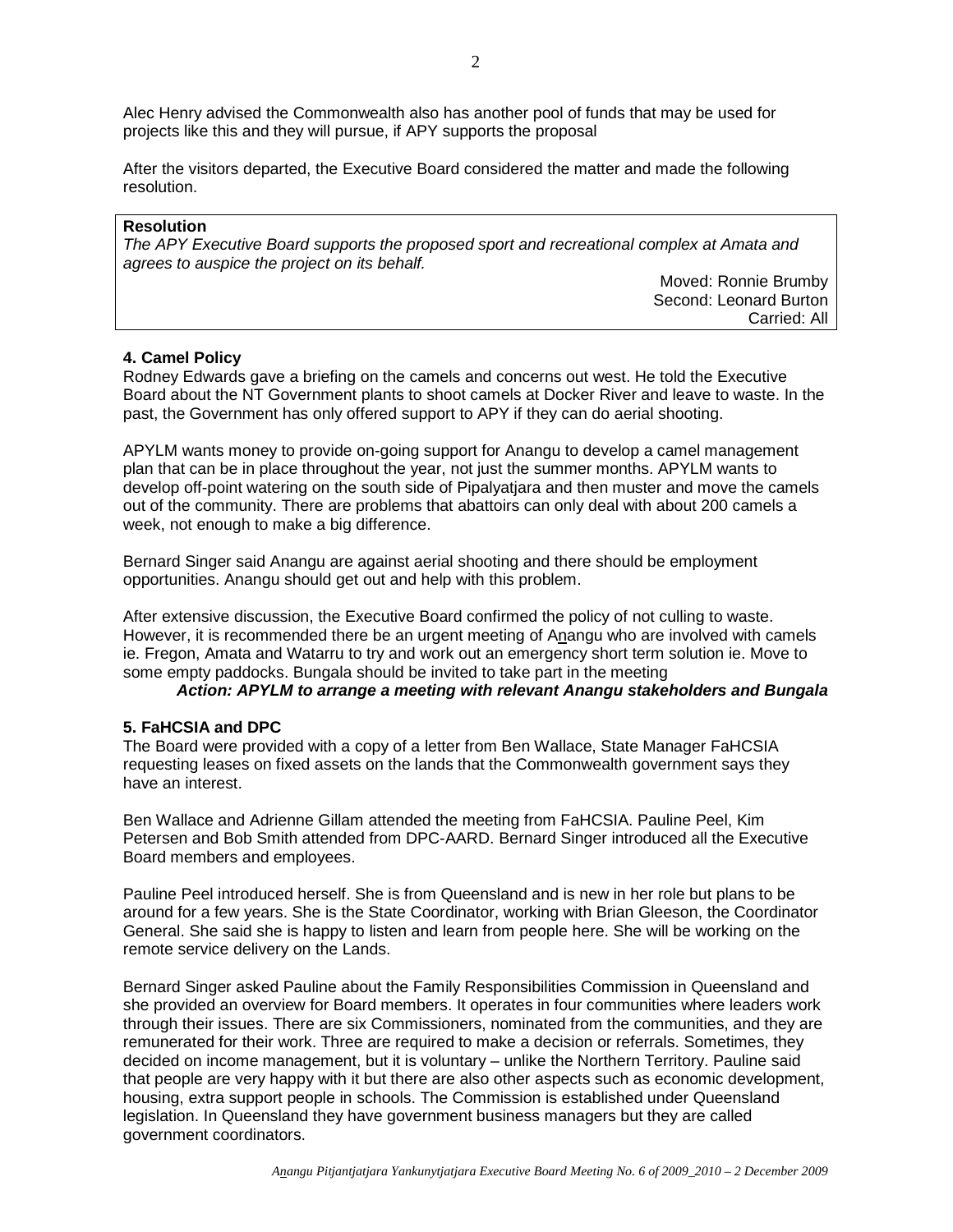Bernard Singer than asked Gary McWilliams, APY Mining Tenement Officer to provide an overview of mineral and oil exploration on the Lands. This was to provide Pauline and others with some information on other activities, apart from government services.

Peter Huntington summarized the potential economic development opportunities and the work APY will be doing to introduce a royalties distribution model for the Lands. He emphasised there are a lot of activities going on the Lands and opportunities for Anangu business enterprises. APY needs to have the publicly funded services in synch with other proposals.

Ken Newman advised that the letter from Ben Wallace was read and provided to each Board member earlier. It may be best to deal with leases at an Officer level. Ben spoke to his letter and said there could be clarity in terms of items/assets and use by any competitive tendering, similar to the housing.

Peter Huntington clarified the housing leases are different in that these leases are provided for new houses and significantly upgraded houses. He explained that the resolution made by the Executive Board last year occurred before the last APY elections and on the basis of competitive tendering for services. Either way, traditional owner consultations need to occur to progress the matter. This is a requirement of the APY Land Rights Act.

Ben Wallace said they are interested in delivering good services and that FaHCSIA is committed to developing a competitive service to get the best available services. He said that apart from municipal services, they are also responsible for the CDEP program.

Bernard Singer asked what is happening with the MUNS on the Lands. At Indulkana, they were advised the current arrangement will cease at the end of December 2009. Ben Wallace said the Commonwealth made some decisions utilizing AP Services. The intention is to continue the community support people, maybe through AP Services and then in a competitive process by 1 July 2010.

Bernard Singer said that programs that were taken away from communities and given to AP Services has seen a decrease in services, not an improvement. He said FaHCSIA need to listen to Anangu about coming up with a better solution.

Ben Wallace said FaHCSIA entered into an arrangement with AP Services for the full financial year to 30 June 2010. FaHCSIA is seeking feedback from Anangu on the services. Several Executive Board members and staff gave examples of where communities are receiving no support from the office in communities. Anangu are being told to go elsewhere and told it is not their job.

Ben Wallace apologized to the Executive Board for the way they did the MUNS decision earlier this year. They know they created gaps and are trying to fix those through community support officers. But the start will be at Amata and Mimili before they go to other communities.

Pauline Peel was briefed by the Legal Officer on issues relating to leases and Anangu being unhappy with services. Pauline said she will take the information away and work on this matter.

Leonard Burton asked the State/Commonwealth if AP Services have been funded to provide the service delivery. Ben advised that they had until 30 June 2010. Leonard then asked if that means the model of AP Services is to be followed.

Kawaki Thompson asked why Government people always come to talk to APY and then walk away and do nothing and do not work with APY. He asked what the Government meant about closing the gap.

Kim Petersen talked about working at Amata and Mimili with Government Business Managers. One of the goals is to improve the health of Anangu. It means getting more kids to attend school,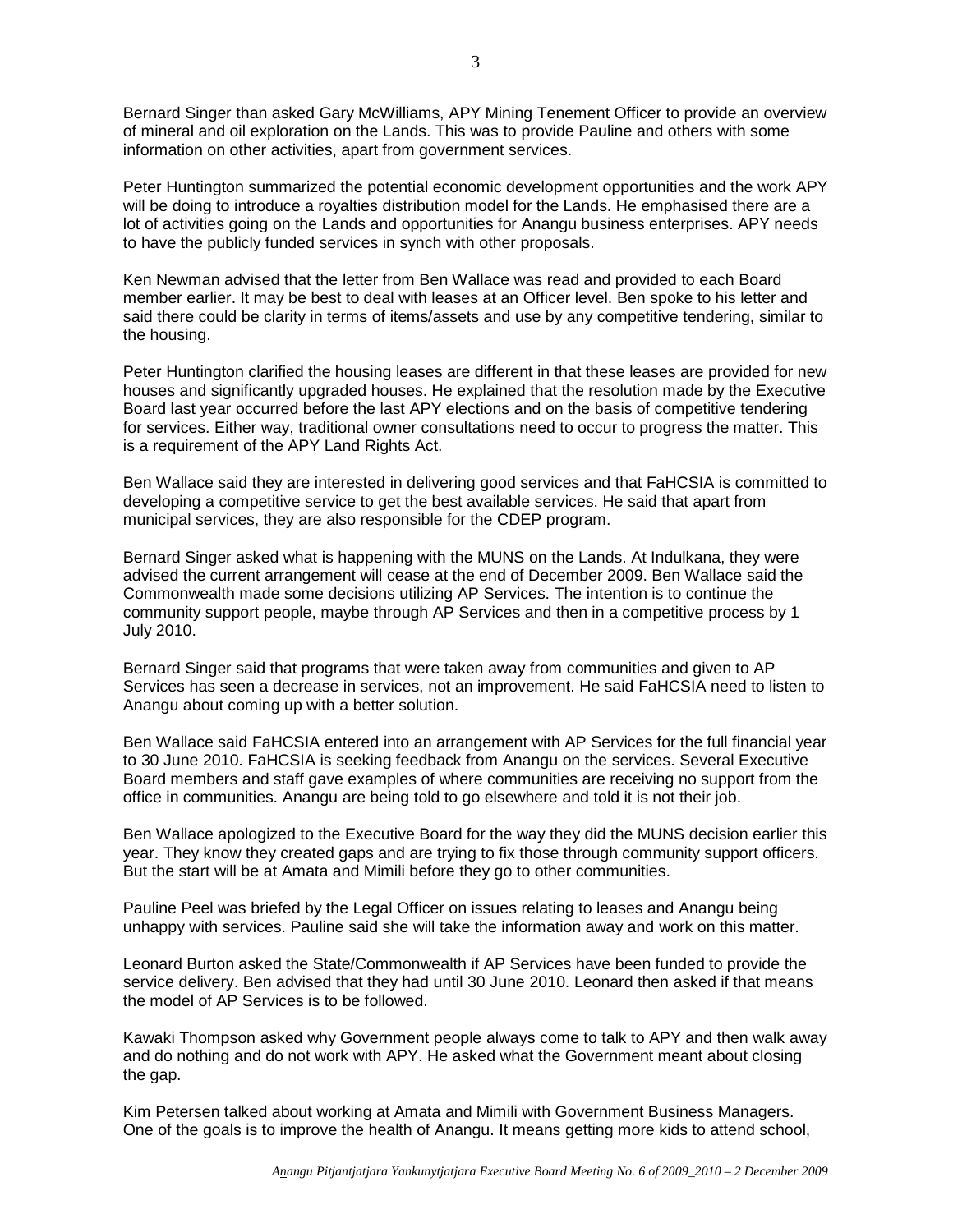building more houses to keep tenant numbers low. The more work the government does and provides services, the better it will be.

The Legal Officer explained what the Executive Board has done to advance the cause. He asked what the Commonwealth Government wants. He asked if they will work with APY, a statutory body or continue dealing in other ways on the APY Lands.

Pauline Peel gave a commitment to work with APY and work through these issues. She said she is totally committed to improving matters.

Bernard Singer asked Kim what is occurring this year for the school holiday program. She said she would find out and the funds are gone, she will find some. But, she understands NPYWC and DFC (SA) are running some holiday programs. She also advised DFC are having trouble recruiting youth workers for the Lands.

Ken Newman said Anangu have a desire to work in a true partnership with the Government to move forward on a range of issues – rather than through crisis management. He referred to earlier discussions today about camels as an example.

Kim Petersen said the Minister was keen to develop the leaders and leaders meeting between APY and assorted Ministers, including the Commonwealth.

Ben Wallace confirmed the Commonwealth does want to be involved in the Leaders and Leaders forum.

Bernard Singer thanked the visitors for coming to Umuwa today to meet with Executive Board members.

There was a lunch break from 2:05 pm – 2:50 pm

#### **6. Ara Irititja** –

A report was provided to each member and the General Manger read the report. Ara Irititja is seeking APY funding of \$25,000 for 09/10.

#### **Resolution**

The APY Executive Board approves expenditure of \$25,000 for the Ara Irititja project. Moved: Jamie Nyaningu Second: Anton Baker Carried: All

### **7. Anthropology Matters**

An anthropology report was provided to all members for information purposes. The General Manager went through the report and provided several Clearance certificates for signatures from Executive Board members.

### **8. Previous Minutes of Meeting No. 4 – 11-12 November 2009**

The General Manager summarised the Minutes of Meeting No. 5 held on 11-12 November 2009 which were accepted without alteration.

> Moved: Jamie Nyaningu Second: Anton Baker Carried: All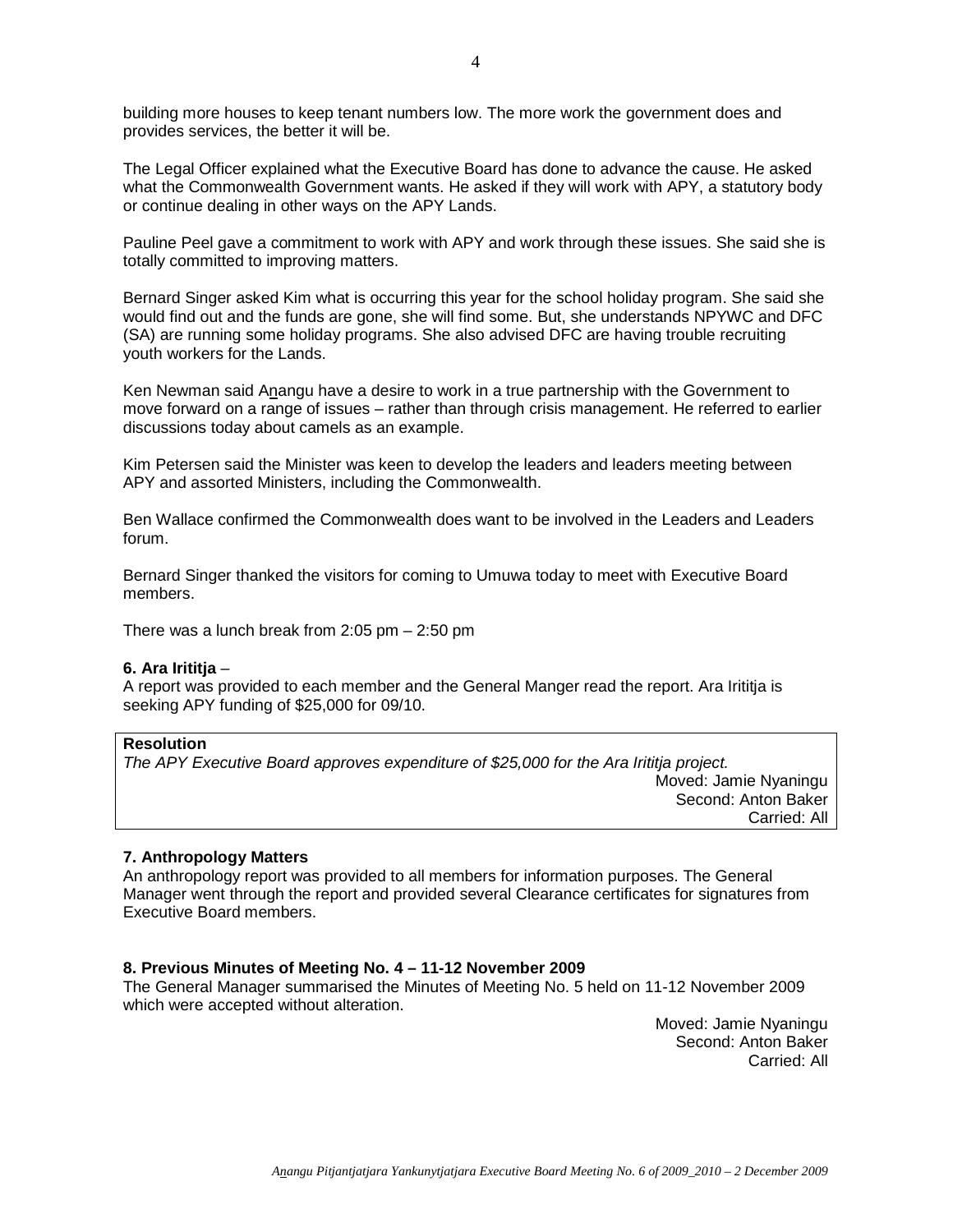#### **9. Development and Planning Matters**

A report was provided to each member. The following are resolutions relating to the report.

#### **a. Army Projects at Pukatja**

## **Resolution**

The Executive Board approves the army projects listed above subject to evidence that all APY development requirements are met.

> Moved: Ronnie Brumby Second: Jamie Nyaningu Carried: All

#### **b. Housing SA Projects Pukatja**

# **Resolution**

The Executive Board grants a 50 year lease for ERN422 and this site is to be included in the fifth variation to the ground lease.

> Moved: Mrs Paddy Second: Jamie Nyaningu Carried: All

#### **Umuwa**

## **Resolution**

The Executive Board approves site behind UMU316 for development as proposed.

Moved: Anton Baker Second: Jamie Nyaningu Carried: All

## **c. 5th Variation to ground lease**

### **Resolution**

The Executive Board recommends the  $5<sup>th</sup>$  variation to the ground lease is approved for the 16 sites at Kaltjiti (7), Kanpi (1), Pipalyatjara (7) and Pukatja (1).

> Moved: Ronnie Brumby Second: Jamie Nyaningu Carried: All

# **d. Permits for access to water and aggregate/soil for purpose of construction, exploration, light industry, horticulture etc**

## **Resolution**

The Executive Board approves the introduction of extraction permits, managed by the APY Mining Tenement Officer.

> Moved: Anton Baker Second: Jamie Nyaningu Carried: All

#### **10. 2008/2009 APY Audit Report**

The General Manager presented the 2008/2009 Audit report prepared by Perks which was accepted by the Executive Board. The audit was very positive and demonstrated again that APY has looked after the funding properly.

## **Resolution**

The Executive Board accepts the 2008/2009 APY Audit Report.

Moved: Tony Campbell Second: Jamie Nyaningu Carried: All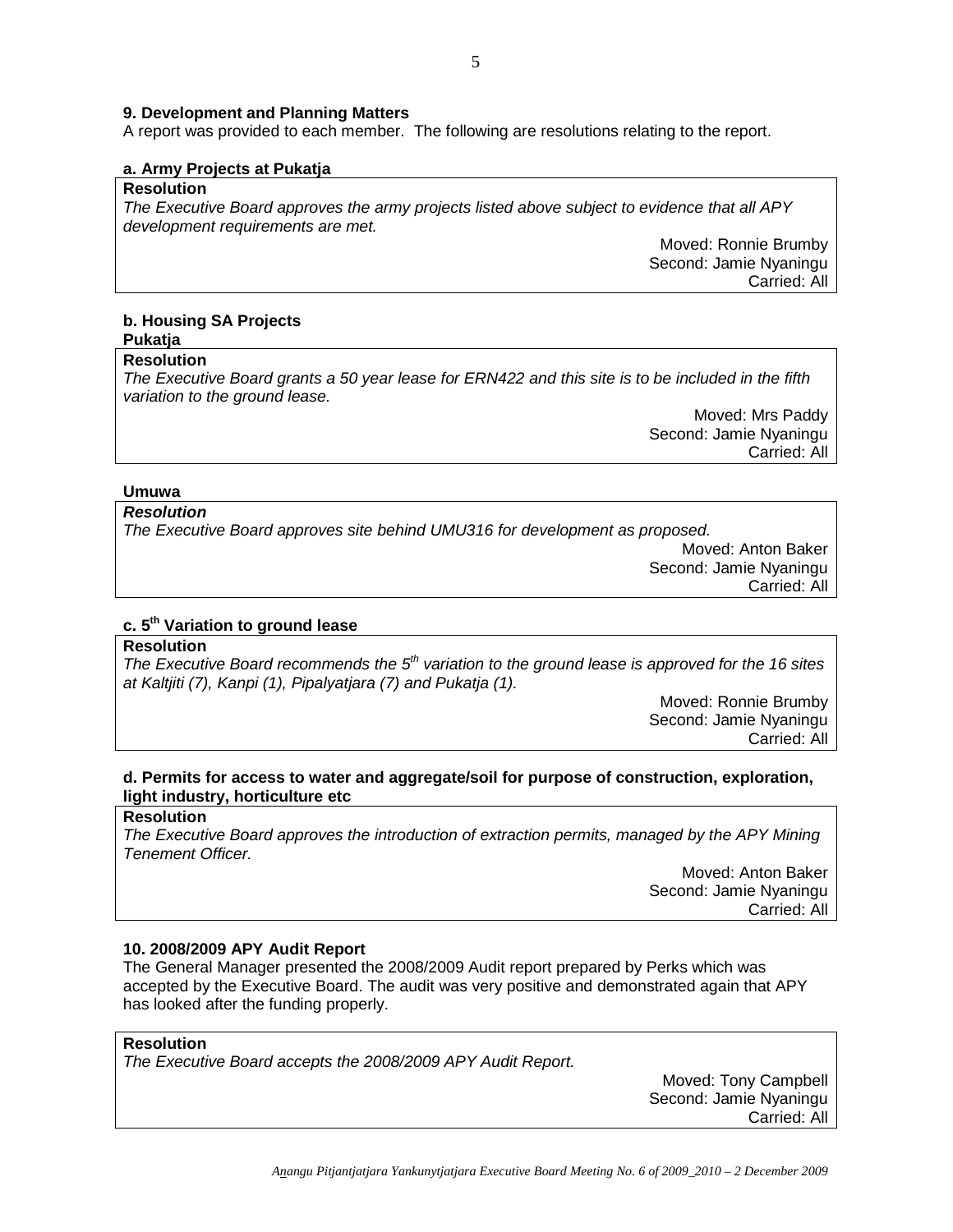### **11. Legal Matters**

Peter Huntington gave a brief legal report. At the last meeting, the Executive Board said it would work on rules for a permits by-law. APY, along with Ron Merkel, QC and the State have drafted a by-law about permits. Peter explained to the Executive Board what the by-law entails.

A resolution was proposed to ask the SA Government to approve making regulations to have bylaws about permits, Anangu housing and collecting rent for Anangu housing.

### **Resolution**

The Executive Board asks that a regulation be made enabling by-laws relating to: permission to enter the lands; the occupation and terms of occupation by Anangu of social housing for Anangu not being housing leased to the State of South Australia ("social housing"); and, the payment and collection of rent for social housing.

> Moved: Anton Baker Second: Kawaki Thompson Carried: All

#### **Resolution**

Provided the State reimburses the fees paid to Mr Merkel, QC for legal work relating to access to the APY Lands, the Executive Board:

- (i) makes a by-law for access to the APY Lands, in the terms settled by Mr Merkel, which was tabled at the meeting and initialled by the Chairperson; and,
- (ii) agrees to informally apply that by-law until the regulation and by-law is made.

Moved: Jamie Nyaningu Second: Tony Campbell Carried: All

#### **12. Correspondence In/Out**

| ۹ |  |
|---|--|
|   |  |

| 28/10/09 | Housing SA                 | Letters to Communities re Funding and Management           |
|----------|----------------------------|------------------------------------------------------------|
| 03/11/09 | <b>Minister Weatherill</b> | AW NRM Board and 4 Caring for Country projects             |
| 17/11/09 | D Tedmanson                | Research - invite to Feb 2010 Exec Board meeting           |
|          | Zonta Club                 | Grant of \$1750 for washing machine for Anilalya Homelands |
| 18/11/09 | <b>Perks</b>               | 2008/2009 Audit                                            |
|          | Amata                      | <b>Executive Board representation</b>                      |
|          |                            | Cancellation of AP Services permits                        |
| 26/11/09 | Kaltjiti                   | MSO House and Lease                                        |
|          | <b>Minister Weatherill</b> | Permits By-law                                             |
|          | <b>FaHCSIA</b>             | Leases on Australian Government funded fixed Assets        |
|          | DPC-AARD                   | Mimili and Amata                                           |
| 27/11/09 | Housing                    | Rent Collection - APY to support Housing SA                |
|          | PY Media                   | PY Ku Visitor Accommodation - respond to letter            |
| 26/11/09 | Sam Mathews                | <b>Resignation from APY</b>                                |
| 30/11/09 | Minister                   | Access to and Governance of the APY Lands                  |
| 1/12/09  | <b>Bungala</b>             | Request to use Temporary Accommodation                     |
|          | Amata                      | Representation on Executive Board                          |
| Out      |                            |                                                            |
| 13/11/09 | Indulkana                  | <b>Greyhound Bus Service</b>                               |
|          | <b>Minister Weatherill</b> | Access to and Governance of the APY Lands                  |
|          | Minister Macklin           | Access to and Governance of the APY Lands                  |
| 16/11/09 | All agencies               | <b>Permit Conditions Variation</b>                         |
| 20/11/09 | <b>Minister</b>            | APY 2008/2009 Annual Report and Audit                      |
|          | <b>Community Chairs</b>    | Update following Executive Board meeting 11/12 November    |